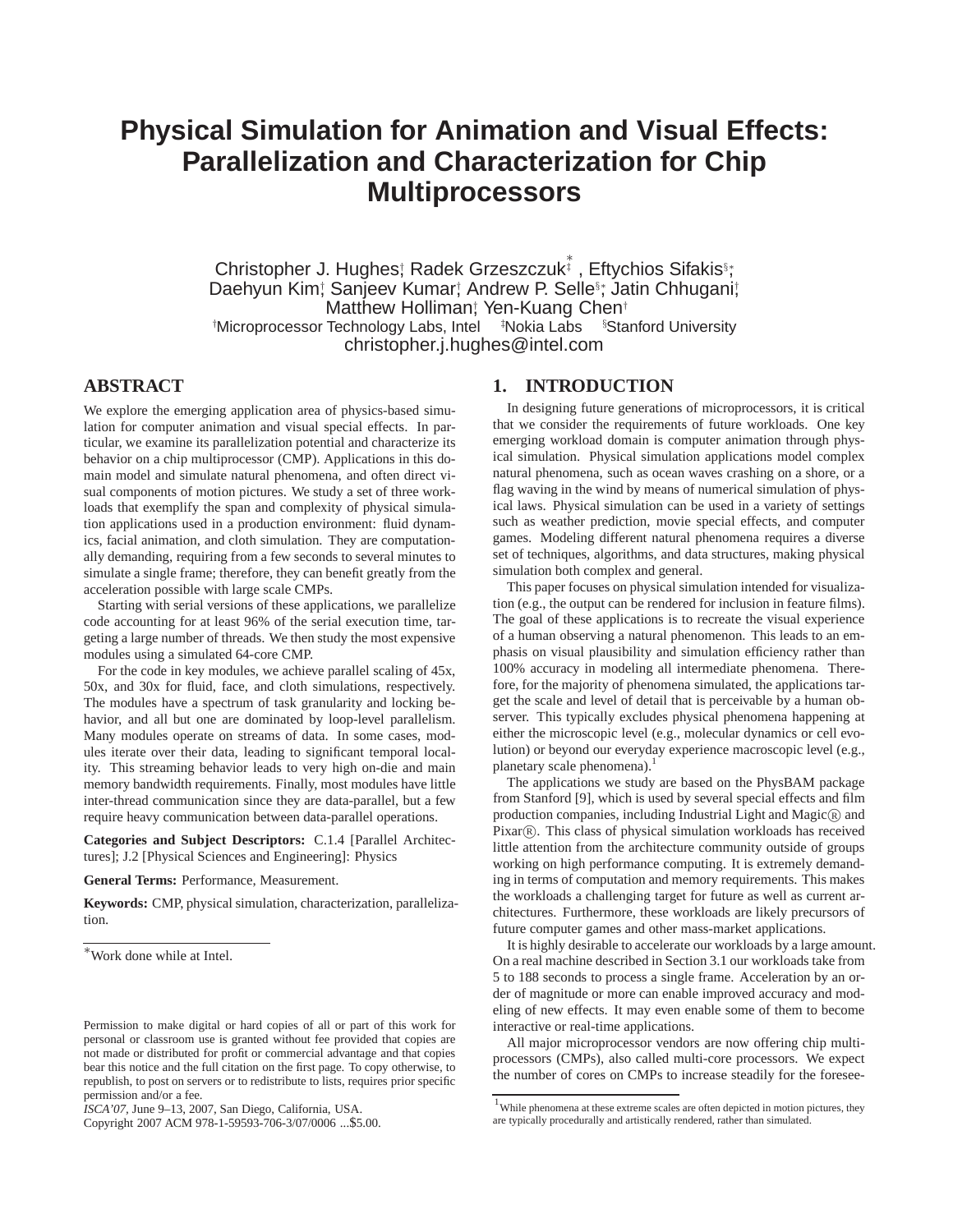able future, so that CMPs capable of executing applications tens of times faster than today's uniprocessors are on the horizon. Such CMPs would provide exactly the acceleration opportunity needed for production-quality physical simulation applications.

However, for an application to harness the computation power of such a CMP, it must effectively utilize multiple threads. Parallelization of a large code base as used by production-quality physical simulation applications is not trivial, especially when the target parallel scalability is tens of threads.

Our contributions are:

- 1. We have parallelized three state-of-the-art real-world productionquality physics applications that represent and span the physical simulation problem space: fluid dynamics [4], human face animation [11, 12, 15], and cloth simulation [1, 2]. Our parallelization goal was to achieve performance scaling up to at least 64 threads.
- 2. We provide a detailed characterization of the key modules of our applications using real-world inputs via simulation of a CMP with 64 cores. Our characterization focuses on the parallel behavior of the applications, including their parallel scalability and synchronization behavior. We also examine their memory behavior, including the working sets and interthread communication. Our key findings are:

**The modules have parallel scaling on 64 threads of at least 23x.** Our modules see significant performance benefits with an increasing number of threads up to at least 64 threads. We expect even higher performance on 128 threads or beyond for all but one module. For the portions of the applications covered by the key modules, we achieve parallel scaling on 64 cores of 45x, 50x, and 30x for fluid, face, and cloth simulations, respectively.

**Most modules are parallelized via data-level parallelism.** For most modules, the primary data structures are a representation of the physical system being simulated. The modules typically perform their computation by iterating over the data structures. To parallelize these modules, we partition the data structure (i.e., split the loop), with each partition defining a parallel task. Some of these modules are not purely data parallel and require locking along partition boundaries. For others, we replicate data around partition boundaries to avoid locking.

**The best serial algorithm does not always lead to the best parallel algorithm.** While the initial implementation of a key module in fluid simulation used one algorithm, our best parallelization of the module uses an alternative algorithm. The alternative is 57% slower when serial, but has significantly more thread-level parallelism, and so is 116% faster with 64 threads.

**Some modules are dominated by small parallel regions.** These regions are entered often enough to account for a large portion of the applications' execution time, so their scalability is important. However, being small makes these modules sensitive to task scheduling overheads and barrier cost.

**Load imbalance reduces parallel scaling for many modules.** 9 of our 14 modules have more than 10% load imbalance when run with 64 threads. This is due to variance in task size and too few tasks. The modules that suffer from load imbalance would incur significant overheads (e.g., redundant computation) to increase the number of tasks — we believe we have chosen reasonable tradeoffs between load imbalance and parallelization overhead.

**Two modules have high parallelization overhead from locking.** These modules use locking to protect small operations in a tight loop, leading to high parallelization overhead  $(>60\%)$ . However, the locks have little contention, so this does not impact parallel scalability.

**Few modules have high inherent inter-thread communication.** While six modules have a large fraction of their L1 misses to shared data, false sharing is the source for two of those, and barrier synchronization is the source for another two. The lack of inter-thread communication is largely intentional, since we a priori assumed it would limit scalability (in many cases we avoid it with redundant computation).

**Most modules are streaming.** Many of the modules perform numerical operations on vectors, matrices, and/or elements in a spatial representation of the problem (i.e., a grid or mesh). This leads to a streaming access pattern. Some modules repeatedly stream over their data structures (e.g., iterative solvers), leading to a large amount of temporal locality. In those cases, the last-level perthread working set size also decreases with an increasing number of threads, due to our use of partitioning for parallelization.

**Some modules have high on-die and off-die bandwidth usage.** Many of the streaming modules also perform relatively little computation per element per invocation or iteration. This results in high bandwidth usage. Five modules have on-die communicationto-computation ratios of at least one byte per ALU operation, and three have off-die ratios exceeding 0.5 bytes per ALU operation. Since CMPs have a large number of threads sharing both the ondie and off-die interconnects, those must provide high bandwidth or this will limit the scalability of these applications.

## **2. APPLICATIONS**

Our applications are derived from the physical simulation package called PhysBAM, developed at Stanford [9]. The package includes techniques for solving a variety of physics-based modeling problems such as fluids, rigid bodies, and deformable solids. The code base has more than 150,000 lines of code. It has not been hand-coded with single-instruction-multiple-data (SIMD) instructions.

We have chosen to study three physical simulation applications that are representative of and span the space of physics-based computer animation: computational fluid dynamics using a particle levelset method, facial simulation using the finite element method, and cloth simulation using a mass-spring system. Each is representative of the state-of-the-art in its respective domain. Figure 1 shows example output frames from the applications, using the real-world inputs that we use in this study. Face and cloth simulation include similar collision detection modules. For cloth simulation, collision detection is a key part of the application. However, for face simulation it is only a minor part of the application, and is significantly simpler computationally than for cloth simulation. Therefore, we disable the collision detection part of face simulation.

The applications we study are thematically similar to other numerical computing and physical simulation codes from popular benchmark suites such as SPLASH-2 [17] and SPEC CPU2006 [13]. However, our target applications are quite different in scope and context from these other codes. This leads to fundamentally different domains, governing equations, algorithms, and computational behavior. The unique requirements of a special effects production environment typically dictate specific choices of theoretical and algorithmic formulations which substantially limit the overlap with other implementations of numerical computing techniques.

We next describe each of our applications.

#### **2.1 Fluid Simulation**

Simulated water volumes are key elements in an increasing number of feature films, making fluid simulation (a.k.a., computational fluids dynamics, or CFD) very common in the special effects industry today. Our fluid simulation application uses the incompressible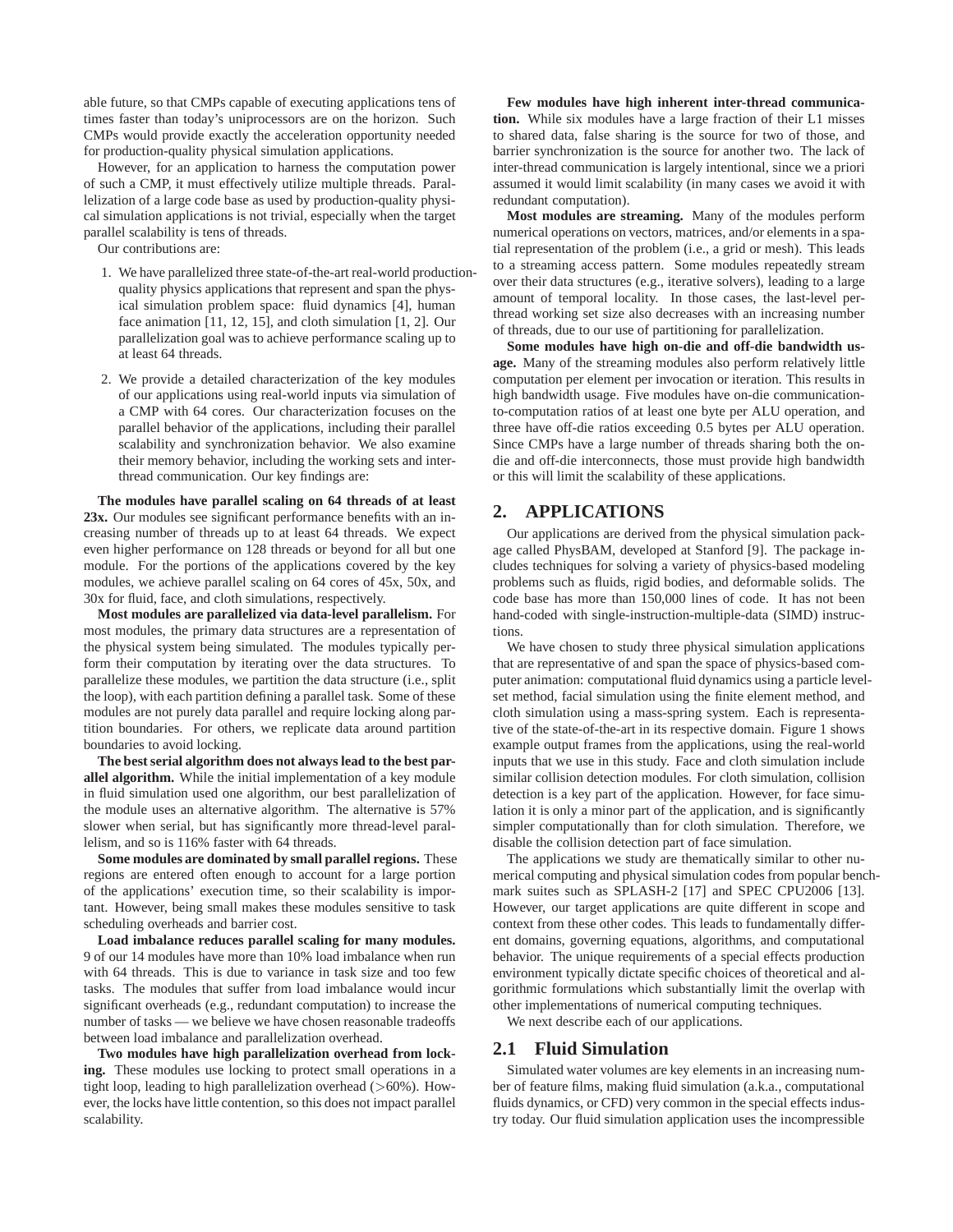

**Figure 1: Sample output frames for our applications.**

Navier-Stokes equations to describe the evolution of a body of water with a free surface (as opposed to a fluid confined to an airtight container). The equations of flow are discretized on a Cartesian 3D grid using a finite difference formulation. The fluid-air interface is represented by a signed distance function, defined on the same grid and updated using the particle level-set method [4]. The simulation pipeline employs techniques such as the semi-Lagrangian method [14] for velocity advection, the solution of a Poisson equation for making the velocity field divergence free using a preconditioned conjugate gradient (PCG) algorithm, and the use of the fast marching method [10] and fast sweeping method [18] for reinitialization of the signed distance function.

#### **2.2 Face Simulation**

Face simulation animates an anatomical model of a human face driven by the action of facial musculature and the motion of the jawbone [11, 15]. A time sequence of muscle activation values and kinematic parameters for the jaw motion is provided as input. The Finite Element Method is used in conjunction with an accurate muscle constitutive model to define forces on a tetrahedral mesh discretization of the flesh. The application assumes that casual facial motion exhibits negligible ballistic or inertial effects. It thus animates the face model as a sequence of *steady states*. Each state is defined solely by muscle activation values and the position of the cranium and jawbone. Such a state is efficiently computed via a quasistatic solver which uses Newton-Raphson iteration to determine the steady state as the solution to a nonlinear system of equations.

#### **2.3 Cloth Simulation**

Cloth simulation animates the time evolution of a deformable surface having the material properties of a fabric sheet. The cloth surface deforms under the influence of external forces such as gravity or forced stretching, internal forces such as the elastic response to tensile stress, shearing, and bending, and reacts to collisions with itself or elements of the environment. The deformable cloth is implemented as a mass-spring system where the simulation particles are connected into a triangle mesh. The simulation mesh is endowed with a network of spring elements aligned with all edges and all triangle altitudes. Bending elements provide additional forces that resist change in dihedral angles formed by adjacent triangles.

Each time step of the deformable object evolution consists of a forward time integration followed by collision resolution [1, 2]. We employ a semi-implicit Newmark integration scheme that uses explicit integration for position updates and implicit solvers for velocity updates. A collision resolution algorithm then detects and attempts to resolve collisions of the cloth with itself or other objects that were caused by the integration step. Collision detection is accelerated using a topological hierarchy of bounding boxes constructed every few frames. Should the collision resolution fail, the integration-collision loop is repeated with a reduced time step.



**Figure 2: Execution time breakdown for each application.**

#### **3. PARALLELIZATION**

The applications we study are all computationally demanding on a real system described in Section 3.1 they take on average 188, 14, and 5 seconds to process a single frame for fluid, face, and cloth simulations, respectively. Since they will all benefit from a large performance boost, we parallelize the applications, targeting a large-scale CMP (i.e., one with tens of cores). Given the size of the code base, we have not parallelized 100% of the applications, but we have come close enough ( $> 96\%$  for all applications — see Section 3.1) to demonstrate that this is achievable. In some cases, our parallelization impacts the output values. This is acceptable as long as the approximations are still visually realistic. Thus, we visually checked the results to verify acceptable output.

We profiled the serial applications on a real machine to select the most expensive modules as targets for parallelization (Section 3.1). We then parallelized those modules, as described in Sections 3.2 to 3.5, targeting a large scale CMP. We discuss only the most expensive subset of the modules we parallelized. After parallelization, we measured the performance of and characterized this subset of modules using simulation since no large scale CMP is currently available (Sections 4 through 7).

#### **3.1 Selecting Representative Modules**

We took the conventional approach to parallelizing large code bases: prioritize the modules of each application and parallelize them in decreasing order of importance. Therefore, we first profiled each application to determine the most expensive modules in a serial execution.

For profiling, we used a real 4-way Intel $\mathbb{R}X$ eon $^{TM}$ 3.0GHz system, with 16GB of DDR2-3200 and 3-levels of cache on each processor: 16KB L1, 1MB L2, and 8MB L3. Maximum memory bandwidth is 6.4GB/s. I/O is minimal for all three applications on this system. For each application, we ran long enough to amortize any warmup effects and also to average out input-dependent behavior.

Figure 2 shows the breakdown of the execution time of each application. We label the key modules (i.e., the most expensive ones) that we will focus on for the rest of this paper. For all three applica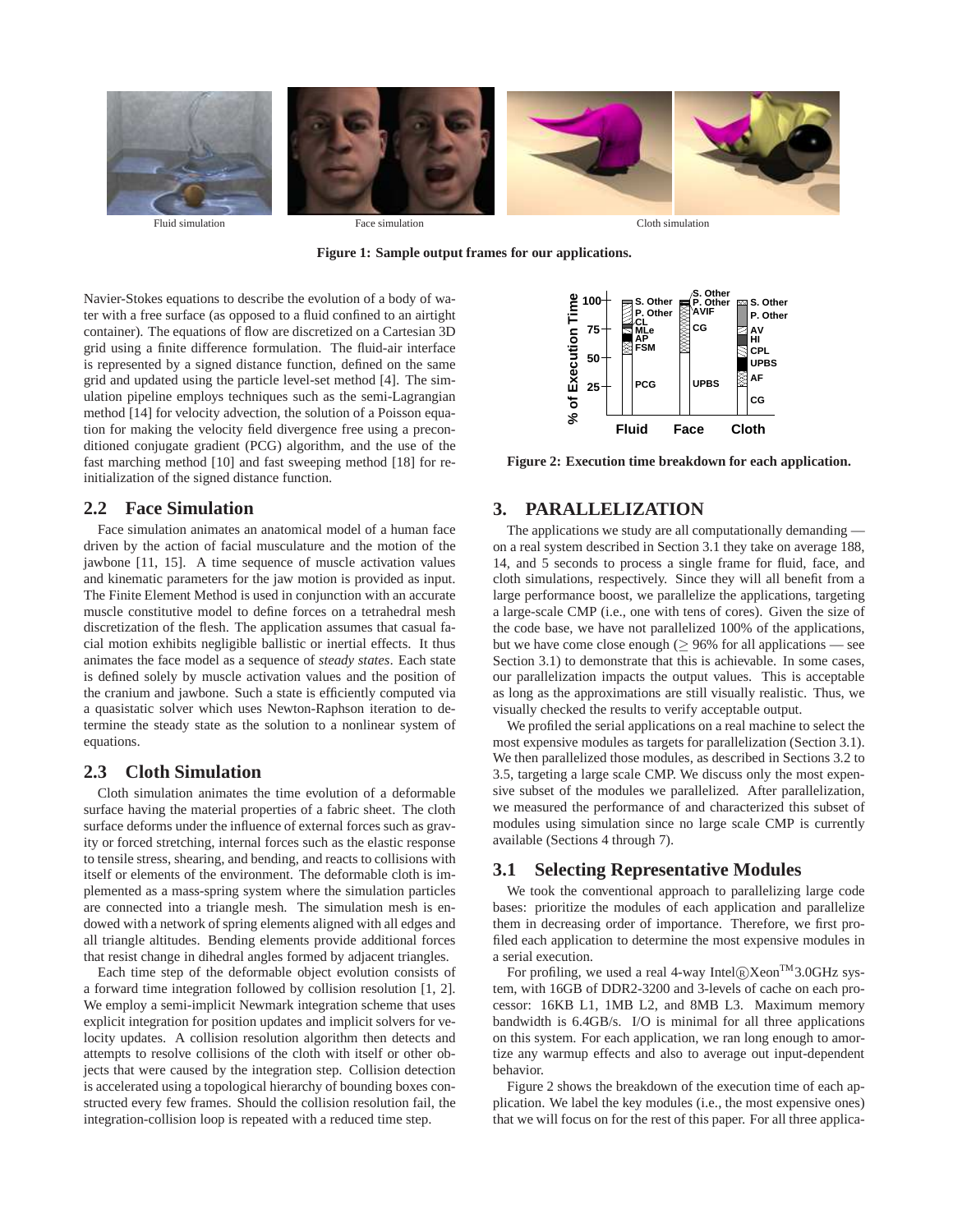tions, the key modules make up more than 75% of the application execution time. We also indicate the aggregate time taken by the other parallelized modules with "P. Other" and the remaining aggregate serial modules as "S. Other." The serial modules make up only 3%, 1%, and 4% of the execution time for fluid, face, and cloth simulations, respectively. Further, almost all of the serial modules are easily parallelizable (e.g., array copy operations). The modules that are not easily parallelizable account for less than 0.1% of the execution time. The exception is a kd-tree building module in cloth simulation, which accounts for 2% of the execution time. However, kd-tree building has been shown to be parallelizable [6].

## **3.2 Parallelization Framework**

The applications were parallelized using the fork-join model [5, 8, 16] in which the program consists of alternating serial and parallel sections. This model is attractive because it allows one to start with a serial program and selectively parallelize the most profitable portions of the program until satisfactory performance is achieved.

We use a task queue model to parallelize all modules. A parallel section of the program is specified as a list of tasks that can be executed concurrently. The term *task* denotes a parallel unit of work. In our infrastructure, a task is specified as a function pointer together with its arguments. To scale to N cores, the program has to expose at least N tasks. If the execution time of all the tasks are roughly the same, it might be sufficient to expose exactly N tasks. However, if the task sizes vary significantly, the parallel section has to be broken into enough tasks to avoid load imbalance.

We implemented distributed task queues with work stealing, an effective and widely used task scheduling technique. We optimized the implementation so that it was efficient even for small tasks and a large number of threads. We have benchmarked our implementation against Cilk [5], TBB [16], and OpenMP [8] to make sure that our implementation was efficient.

## **3.3 Fluid Simulation Modules**

Many of the fluid simulation modules operate on a 3D uniform grid representing the space being simulated. To parallelize these modules, we typically partition the grid into cubes, each containing a small number of grid cells. In some cases, the cubes are independent, and in others we require locking to protect reads and writes to grid cells along partition boundaries.

**Advect Particles (AP)***.* The particle level-set method utilizes a dual representation of the fluid-air interface in order to improve accuracy and minimize volume loss. Weightless marker particles are seeded on either side of the zero isocontour of the signed distance function corresponding to the fluid-air interface. Those particles are advected along with the fluid and are used to correct the shape of the interface as encoded by the signed distance function. The AP module uses the second order Runge-Kutta integration scheme to advance these particles with their underlying fluid velocities. It iterates over the simulation grid, using the information in a small 3D window around each grid cell to update the positions of the particles it contains. For parallelization, we partition the grid into cubes, and operate on the particles in each cube independently.

**Construct Levelset (CL)***.* CL rasterizes rigid bodies that interact with the grid so that their effect on fluid evolution can be computed. CL operates by iterating over the simulation grid and interpolating a signed distance value from the surface of the object using the object's kinematic state and its own signed distance representation in its reference position and orientation. For parallelization, we partition the grid into cubes, and operate on each independently.

**Fast Sweeping Method (FSM)***.* The signed distance function receives updates and corrections to ensure that the zero isocontour accurately tracks the fluid-air interface. However, away from the zero level set, the signed distance property may be violated as a result of these corrections. The Fast Sweeping Method [18] is used to re-initialize the level-set values to restore the signed distance property without perturbing the location of the zero isocontour. It has three phases of operation on each cube of the simulation grid: the first initializes each grid cell, the second performs sweeps over each cube in all eight different diagonal directions to propagate interface information, and the final to flag cells far from the interface. For parallelization, we use duplication of cells around the boundaries of the cubes to make the cubes completely independent. Since multiple sweeps may be performed simultaneously on a single cube, we use locking to protect the grid cells.

**Modify Levelset Using Escaped Particles (MLe)***.* During the evolution of the fluid volume, the dual representation of the fluid-air interface might become inconsistent; that is, particles that had previously been marked as belonging to the fluid side of the interface might have crossed over to the air region according to the signed distance function, and vice versa. MLe uses the information from the particles in the vicinity of each grid cell to update the signed distance function in each cell. Fine grain locking is employed to guard updates at the boundaries of cubes.

**Preconditioned Conjugate Gradient (PCG)***.* Our fluid simulation models an incompressible fluid (i.e., the volume remains constant). To enforce incompressibility, velocity updates must maintain a "divergence free" property. This is accomplished through a projection operation that involves the solution of a Poisson equation. The system matrix is sparse, symmetric, and positive definite, allowing the use of a fast conjugate gradients (CG) solver. Furthermore, PCG uses an Incomplete Cholesky *preconditioner* to substantially accelerate convergence of CG. PCG involves forward and backward substitution, matrix-vector multiplication, and vector dot products. For parallelization, we employ a red-black reordering scheme [7]. This breaks the matrix into a set of red blocks and black blocks, where blocks of the same color are independent of each other. This obviates the need for fine-grained locking at the cost of slightly slower convergence.

## **3.4 Face Simulation Modules**

Parallelization of all modules used in our Finite Element simulation framework is based on a static partitioning of the simulation mesh. Tetrahedra and edges at the boundaries of partitions may span nodes belonging to two or more partitions. In this case a full copy of each such element is given to each partition. This eliminates the need for locking at the expense of repeated computation.

**Update Position Based State (UPBS)***.* UPBS uses an iterative Newton-Raphson algorithm to find the steady state of the simulated mesh as the solution to a nonlinear system of equations. In each iteration, this system is approximated by a symmetric and positive definite *linear* system. The UPBS kernel precomputes the matrix of this system. The sparsity structure of this matrix allows its storage in two one-dimensional arrays, respectively indexed by node and edge indices in our mesh. The aggregate matrix is the sum of the contribution of each element (tetrahedron) in our mesh. We circumvent output dependencies by duplicating tetrahedra and edges in the simulation mesh that span nodes assigned to different partitions. We then iterate over the (overlapping) sets of tetrahedra assigned to each partition, computing their contributions to the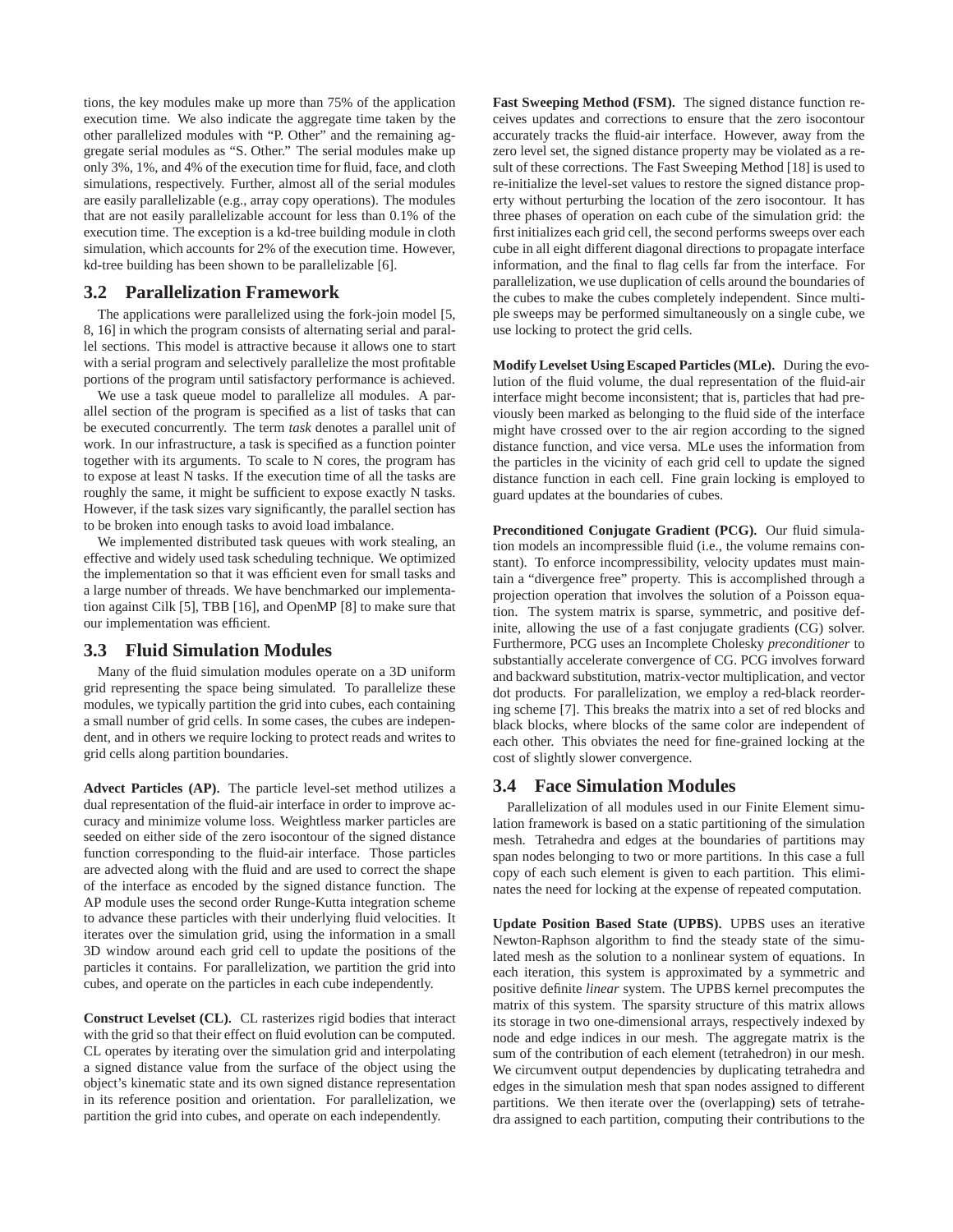global matrix and distributing them to the entries corresponding to the nodes and edges of each tetrahedron.

**Add Velocity Independent Forces (AVIF)***.* While UPBS computes the matrix of the linear system arising from the Newton-Raphson algorithm, the AVIF module computes the right hand side of that system. The module iterates over the elements of our simulation mesh, reading the positions of their vertex nodes and computing a force contribution to each of those four nodes. In a fashion similar to UPBS, each partition processes all elements that contain *at least* one node owned by the particle, but only writes the resulting forces on those nodes owned by the partition.

**Conjugate Gradient (CG)***.* This module employs the conjugate gradient algorithm to solve the sparse linear system assembled by modules UPBS and AVIF. The fundamental operations performed by this module include a sparse matrix-vector multiplication using the matrix precomputed by UPBS and several streaming operations. As a result of the information duplication by UPBS, the system matrix is encoded in two flat arrays that are accessed in a sequential fashion to perform matrix-vector multiplication. Global reductions necessitate two barriers per iteration of the algorithm.

## **3.5 Cloth Simulation Modules**

Parallelization of some modules in our cloth simulation framework is based on a static partitioning of the simulation mesh, similar to the partitioning of the tetrahedron mesh described in Section 3.4. The set of nodes in our simulation mesh is partitioned between different tasks, and edges and triangles that cross a partition boundary are duplicated between the corresponding partitions.

**Update Position Based State (UPBS)***.* Following the explicit position update for the cloth particles at each time step, several position dependent properties such as length and orientation of edge springs or endpoint locations for altitude springs can be precomputed to accelerate subsequent modules requiring force computation. These are all properties of the simplices used in the definition of forces (edges, triangles, and triangle pairs) and their computation is parallelized by simple partitioning of the respective simplex sets.

**Conjugate Gradient (CG)***.* The employed iterative Newmark integration scheme calls for the solution of a symmetric, positive definite system to determine the velocity updates for the cloth particles at each time step. The matrix of this linear system is the sum of three matrices, corresponding to the different internal forces (edge springs, altitude springs, and bending elements) considered for cloth simulation. These are sparse matrices, having nonzero entries only for pairs of indices corresponding to particles that are connected by a force, i.e., belonging to the same edge, triangle, or adjacent triangle pair in our cloth mesh. For parallelization, the cloth mesh is statically partitioned, as described earlier. The overall system matrix is not explicitly partitioned; instead each mesh partition implicitly stores possibly duplicated matrix elements sufficient for computing the action of the matrix on the particles it owns. The rest of the CG algorithm consists of streaming operations on the particle velocities, such as vector multiply-and-adds and dot products. Global reductions necessitate three barriers per iteration.

**Add Forces (AF)***.* Computation of elastic forces is needed for the explicit parts of the Newmark scheme and as a part of the explicit solver. For parallelization, the mesh is partitioned. For each force

defined on a simplex, the positions or velocities of its nodes are used to determine forces on the same particles. Each task writes the forces it computes only for the particles it owns.

**Hierarchy Intersection (HI)***.* Collision detection and handling are based on proximity detection of geometrical features of the simulation mesh (i.e., points, edges, and triangles). Proximity queries are performed using bounding box hierarchies. Intersecting two bounding box hierarchies efficiently provides a pruned set of candidate interacting feature pairs from the corresponding feature sets. Algorithmically, this is equivalent to the traversal of a tree with a maximum branching factor of four. This tree has a maximum height of  $log(N)$ , where N is the number of features considered. However, the tree is typically sparse, with an expected number of  $\Theta(N)$  nodes, out of the  $\Theta(N^2)$  maximum nodes allowed by its branching factor. For parallelization, a dynamic partitioning is employed. The tree is traversed in a breadth-first fashion until a given number of independent subtrees has been identified. These subtrees are subsequently traversed in parallel, with their respective results merged at the end.

**Create And Prune Lists (CPL)***.* HI returns an unordered list of potentially interacting feature pairs. Before further processing, this list has to be reordered into a list of interactions for each individual feature. Furthermore, geometrically adjacent features (e.g., a triangle and its vertices) will always be registered as potentially interacting, however such results are false positives which can be pruned. For parallelization, the unordered list of feature pairs is partitioned and dispatched to different tasks, which use fine grain locking to register the interaction with each of the two involved features. A second sweep partitions the set of features and proceeds to prune their interaction lists of the false positives.

**Adjust Velocity (AV)***.* Following the identification of interacting feature pairs, the particles of the simulation mesh are adjusted in response to the detected collision. Each adjustment amounts to reading the positions and velocities of the involved particles and correcting their velocities to account for collisions. The adjustment is applied in a Gauss-Seidel fashion; thus, any correction on a feature pair will influence the correction performed on subsequently processed pairs. An ordered list of feature pairs is partitioned into contiguous sublists, which are dispatched to different threads. Fine grain locking is used to guard reading and writing to particles that are shared among feature pairs processed by different threads.

## **4. CHARACTERIZATION METHODOLOGY**

Since no large scale CMP is available for us to experiment with, we use cycle-accurate simulation to measure performance of and characterize the parallelized workloads. However, the low speed of cycle-accurate simulation forces us to make some practical choices. Simulating a full multi-frame run, or even one entire frame, of one of our applications is infeasible. Therefore, we simulate the set of most expensive modules (i.e., those described in Section 3). Some modules are too expensive to simulate in entirety; however, all such modules are iterative and have uniform behavior across iterations. Therefore, for modules too expensive to completely simulate, we simulate a representative iteration.

Since we only simulate a single invocation of each module, we take care to pick an invocation from a representative and interesting frame. For fluid simulation, we model a ball falling into a cubic container partially filled with water. We choose a frame soon after the ball hits the surface, and model the space using a 150x100x100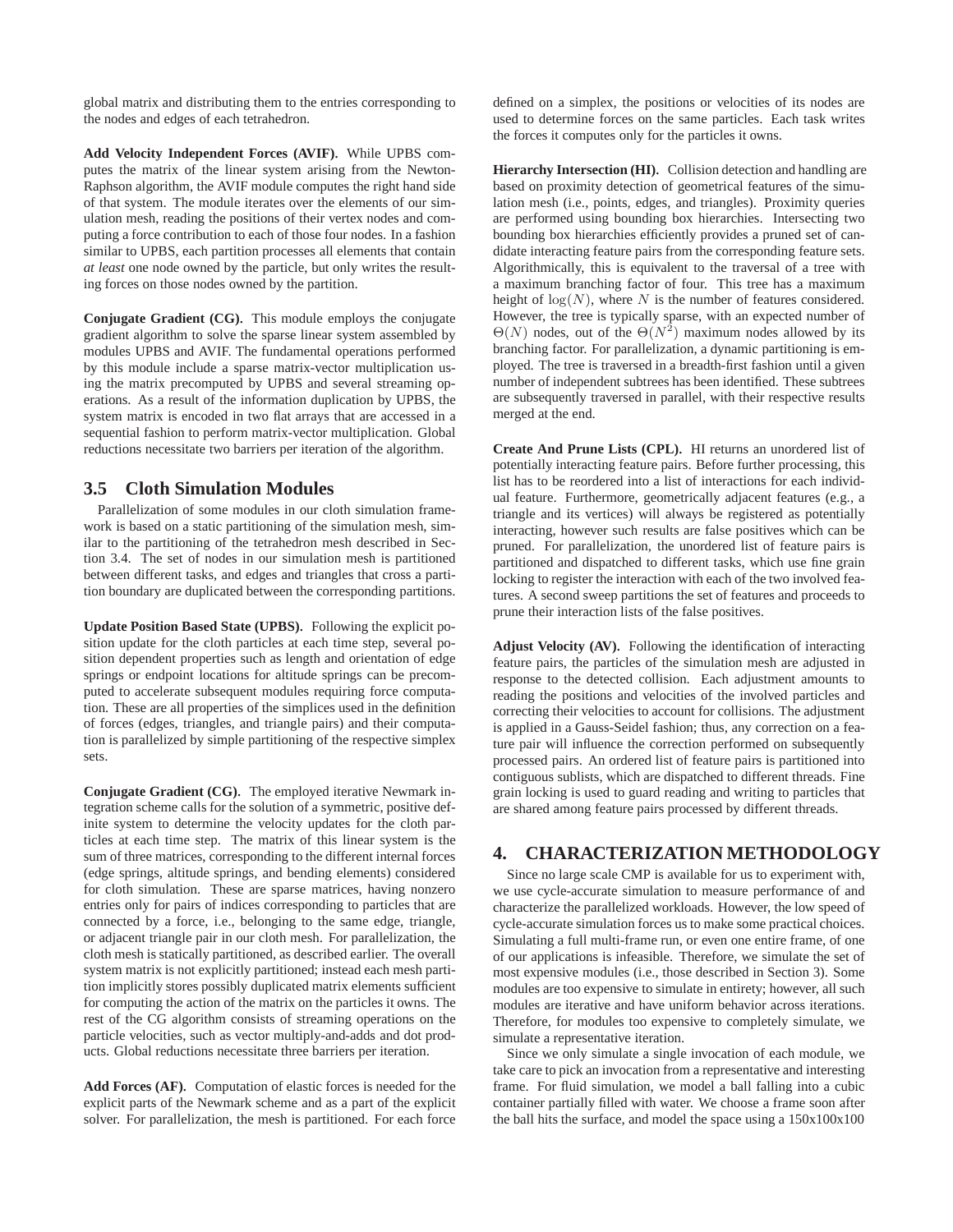

**Figure 3: Simulated system.**

grid. For face simulation, we model a person speaking a sentence. We choose a frame where the person is in the middle of a word, and model the face with 370K tetrahedra. For cloth simulation, we model a rectangular piece of cloth interacting with a solid sphere. We choose a frame where the cloth is in contact with the sphere, and model the cloth with a 103x61 mesh.

We take care to simulate each of our modules in the context of the full application. That is, we ensure that the input to each module is real and representative of the inputs that the module will receive in a full, multi-frame run. We also take care that the cache state is close to what it would be when the module is run as part of the full application. We fast forward through the full application (i.e., we simulate the architectural state, but not the microarchitectural state) until we reach the module of interest, and then begin our performance simulations. In cases where cache warming is required, we begin performance simulation early enough to ensure that the appropriate data is touched before the module starts. In these cases, we discard the timing and other statistics from the warmup period, keeping only those from the module of interest.

We use a cycle-accurate, execution driven CMP simulator for our experiments. This simulator has been validated against real systems and has been extensively used by our lab. Figure 3 shows our system configuration.<sup>2</sup>

We model a 64-core CMP, where each core is in-order and has a private L1 data cache, and all processors share an L2 cache. Each L1 cache has a hardware stride prefetcher [3]. The prefetcher adapts how far ahead it prefetches — if it detects that it is not fully covering memory access latency, it issues prefetches farther out. The cores are connected with a bi-directional ring. The L2 cache is broken into 16 banks and distributed around the ring. A given cache line can exist in only one L2 bank according to an address hashing function (XORs the most significant bits with the least significant). Inclusion is enforced between the L1s and L2. Coherence between the L1s is maintained via a directory-based MSI protocol. Each L2

cache line also holds the directory information for that line (i.e., state and sharing vector). The ring has 40 stops, each of which has two components connected to it (i.e., core or L2 cache bank). The ring stops have no extra buffering, so messages already on the ring have priority over those entering the ring — messages on the ring are guaranteed to go forward each cycle.

We assume a very high main memory bandwidth so that we do not artificially limit the scalability of the modules. Each L2 bank has 16 MSHRs, and can submit a request to memory every cycle. This gives an aggregate main memory bandwidth of 59 bytes/cycle.<sup>3</sup>

# **5. INSTRUCTION MIX AND EXECUTION TIME BREAKDOWN**

Table 1 gives the instruction mix and breakdown of execution time for single-threaded runs of our modules. All three of our applications are floating-point intensive, but some individual modules are dominated by integer computation (FSM, AV, and CPL). FSM spends much of its time manipulating a heap, while AV and CPL have many branches.

The second part of the table shows the instruction throughput in instructions per cycle (IPC), and also the fraction of execution time from the three primary performance bottlenecks: fetch stalls, ALU stalls, and memory stalls. ALU and memory stalls are cycles spent waiting for a result from an ALU or memory instruction, respectively. Many of the ALU instructions in our modules are long latency floating-point ones. Memory instructions also take multiple cycles, even for an L1 hit. Since the core we model is in-order, performance is sensitive to instruction latencies. FSM, AV, and CPL also suffer from a significant fraction of fetch stalls due to hard to predict, data-dependent branches — branch misprediction rates are 20%, 17%, and 20%, respectively.

## **6. PARALLEL CHARACTERISTICS**

## **6.1 Parallelization Overhead**

Parallelization overhead is the difference between the execution time of the original serial version of the code,  $T<sub>S</sub>$ , and the one thread execution of the parallel version of the code,  $T_1$ . More precisely, parallelization overhead is defined as  $\frac{T_1 - T_S}{T_S} \times 100\%$ . Figure 4 shows the parallelization overhead for each of the modules on a real machine.

Parallelization overhead comes from several sources. First, the code has to be modified to expose the parallel tasks in the program (Section 3.2). The overhead from this is usually fairly small (task queuing overhead for one thread in Table 2). Second, locking needs to be introduced in some modules to ensure mutual exclusion when performing updates to shared data structures. Of course, during a single threaded execution, there is no contention on the locks and the locking overheads are entirely due to the instructions to acquire and release locks. FSM, AV, and CPL incur significant locking overheads (Table 2). In AV, each critical section requires acquiring multiple locks (typically four). The standard technique to avoid deadlocks when acquiring multiple locks is to sort them so that there is a total ordering on lock acquires. The parallelization overhead in AV is primarily due to sorting and locking. Finally, some modules have to perform extra work to exploit parallelism. In FSM, the grid is partitioned into overlapping tiles to allow them to be processed in parallel. The overlapped regions are processed

<sup>&</sup>lt;sup>2</sup>We also ran experiments on a simulator that includes simulation of a full operating system. The parallel scaling results from that simulator are very close to those we present here. However, that simulator does not give as detailed information as the one used here.

 $\frac{3}{3}$ Memory bandwidth  $=\frac{\#L2 \text{ banks} \times \#L2 \text{ MSHRs/bank} \times \text{line size}}{ \text{memory latency}}$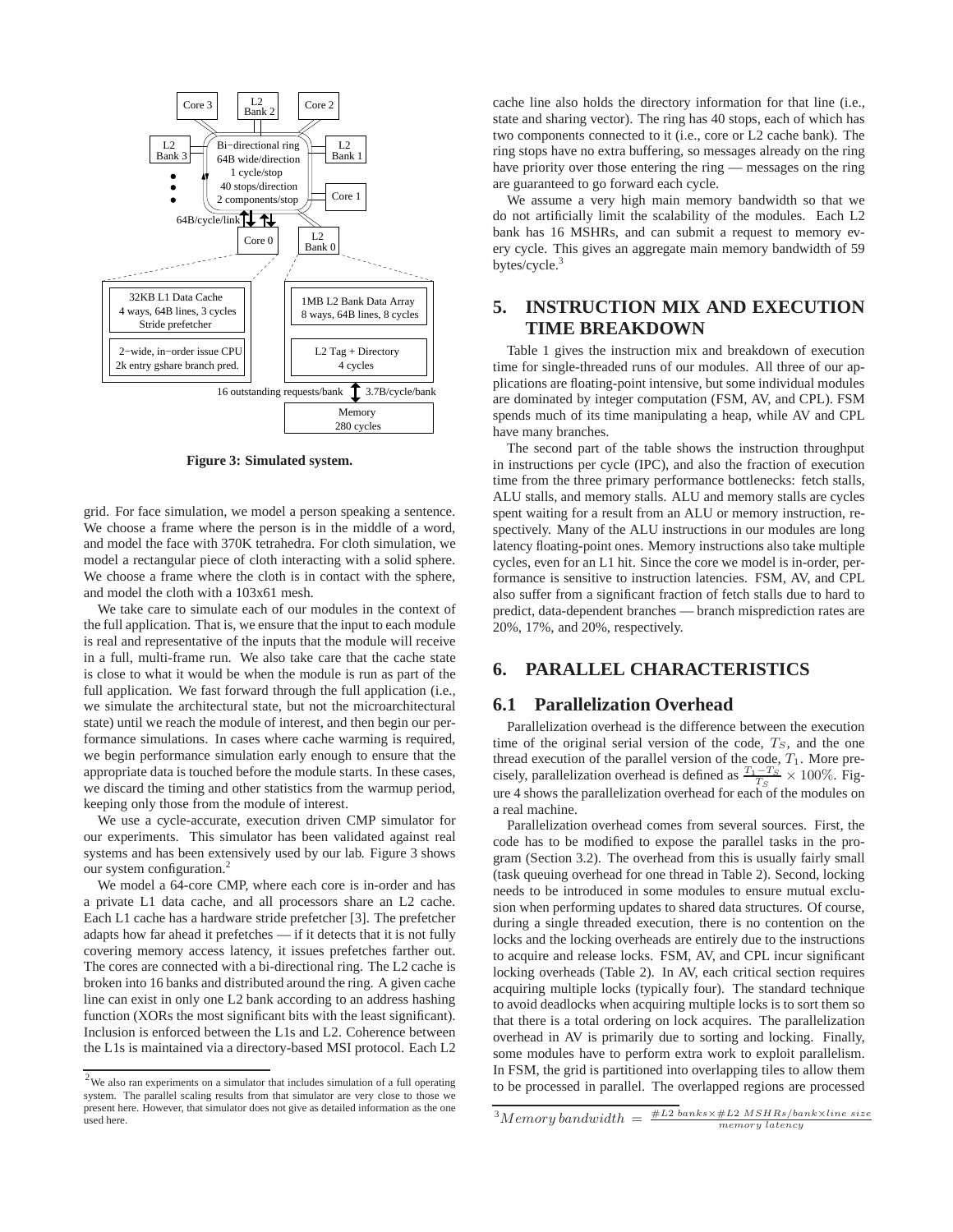|                | <b>Instruction Mix</b> |               |     |           | <b>Execution Time Breakdown</b> |            |       |            |               |
|----------------|------------------------|---------------|-----|-----------|---------------------------------|------------|-------|------------|---------------|
| <b>Modules</b> |                        | <b>Branch</b> | Int | <b>FP</b> | <b>Memory</b>                   | <b>IPC</b> | Fetch | <b>ALU</b> | <b>Memory</b> |
| Fluid          | AP                     | 4%            | 22% | 25%       | 49%                             | 0.81       | 3%    | 24%        | 32%           |
|                | CL                     | 5%            | 30% | 30%       | 34%                             | 1.00       | 7%    | 33%        | 8%            |
|                | <b>FSM</b>             | 10%           | 43% | 7%        | 40%                             | 0.85       | 10%   | 32%        | 15%           |
|                | <b>MLe</b>             | 6%            | 45% | 18%       | 32%                             | 0.59       | 4%    | 17%        | 48%           |
|                | <b>PCG</b>             | 9%            | 38% | 15%       | 38%                             | 0.61       | 3%    | 31%        | 32%           |
| Face           | <b>AVIF</b>            | 10%           | 27% | 24%       | 39%                             | 0.57       | 7%    | 17%        | 47%           |
|                | $_{\rm CG}$            | 1%            | 18% | 29%       | 52%                             | 0.94       | 1%    | 22%        | 24%           |
|                | <b>UPBS</b>            | 8%            | 34% | 23%       | 35%                             | 0.91       | 8%    | 25%        | 18%           |
| <b>Cloth</b>   | $_{\rm CG}$            | 2%            | 17% | 23%       | 58%                             | 0.90       | 1%    | 30%        | 23%           |
|                | <b>UPBS</b>            | 4%            | 19% | 29%       | 48%                             | 0.61       | 3%    | 28%        | 26%           |
|                | AF                     | 2%            | 16% | 23%       | 59%                             | 0.89       | 1%    | 27%        | 25%           |
|                | AV                     | 14%           | 57% | 7%        | 23%                             | 1.09       | 15%   | 12%        | 15%           |
|                | <b>CPL</b>             | 15%           | 63% | 3%        | 19%                             | 0.82       | 13%   | 14%        | 26%           |
|                | $\mathbf{H}$           | 11%           | 35% | 11%       | 43%                             | 0.60       | 9%    | 36%        | 24%           |

**Table 1: Instruction and execution time breakdown for single-thread runs. For execution time, we show the IPC and the percentage of time taken by fetch stalls, ALU stalls, and memory stalls.**

|                |             | <b>Number</b><br><b>Execution</b> |             | <b>Serial Section(s)</b> | <b>Parallel Section(s)</b> |                                      |                  |                   |                   |  |
|----------------|-------------|-----------------------------------|-------------|--------------------------|----------------------------|--------------------------------------|------------------|-------------------|-------------------|--|
| <b>Modules</b> |             | of                                | <b>Time</b> | <b>Execution</b>         | <b>Parallelism</b>         | No. of Tasks <sup>+</sup>            | Load             | <b>Overheads</b>  |                   |  |
|                |             | <b>Threads</b>                    | (M Cycles)  | <b>Time</b>              | <b>Type</b>                |                                      | <b>Imbalance</b> | <b>Task Queue</b> | Locks             |  |
| Fluid          | AP          | 1                                 | 1937.66     | 0.00%                    | Nested Loop                | 3000                                 |                  | 0.05%             |                   |  |
|                |             | 64                                | 34.19       | 0.02%                    |                            | 3000                                 | 7.83 %           | 3.65 %            |                   |  |
|                | CL          | 1                                 | 848.11      | 0.00%                    | Nested Loop                | 4708                                 |                  | 0.13%             |                   |  |
|                |             | 64                                | 14.98       | 0.06%                    |                            | 4708                                 | 1.43 %           | 10.18%            |                   |  |
|                | <b>FSM</b>  | $\mathbf{1}$                      | 1799.67     | 0.02%                    | Nested Loop                | 125, 1000, 125                       |                  | 0.01%             | 3.12 %            |  |
|                |             | 64                                | 32.58       | 2.46 %                   |                            | 125, 1000, 125                       | 9.61 %           | 1.29 %            | 3.06%             |  |
|                | <b>MLe</b>  | $\mathbf{1}$                      | 942.67      | 0.00%                    | Nested Loop                | $2 \times 1500$                      | $\equiv$         | 0.09%             | 0.95 %            |  |
|                |             | 64                                | 17.97       | 0.17%                    |                            | $2\times1500$                        | 12.57 %          | 6.81 %            | 1.55 %            |  |
|                | <b>PCG</b>  | 1                                 | 254.47      | 0.01%                    | Loop                       | $4 \times 1, 4 \times 414, 833$      |                  | 0.19%             |                   |  |
|                |             | 64                                | 6.19        | 0.41%                    |                            | $4 \times 64$ , $4 \times 414$ , 833 | 14.31 %          | 11.98%            | $\qquad \qquad -$ |  |
| Face           | <b>AVIF</b> | $\mathbf{1}$                      | 759.51      | 0.00%                    | Loop                       | 1                                    |                  | 0.00%             |                   |  |
|                |             | 64                                | 16.99       | 0.17%                    |                            | 64                                   | 20.29 %          | 0.27%             |                   |  |
|                | CG          | $\mathbf{1}$                      | 16904.88    | 0.06%                    | Loop                       | $406 \times 1$                       |                  | 0.00%             |                   |  |
|                |             | 64                                | 323.52      | 10.35 %                  |                            | $406 \times 64$                      | 3.68%            | 3.82 %            |                   |  |
|                | <b>UPBS</b> | $\mathbf{1}$                      | 7073.99     | 0.00%                    | Loop                       | 1                                    |                  | 0.00%             | 0.00%             |  |
|                |             | 64                                | 146.91      | 0.02%                    |                            | 64                                   | 14.00 %          | 0.03%             | 0.19%             |  |
| <b>Cloth</b>   | $_{\rm CG}$ | $\mathbf{1}$                      | 56.25       | 0.11%                    | Loop                       | $26 \times 1$                        |                  | 0.03%             |                   |  |
|                |             | 64                                | 2.09        | 5.09 %                   |                            | $26 \times 64$                       | 15.57 %          | 25.96%            |                   |  |
|                | <b>UPBS</b> | $\mathbf{1}$                      | 22.34       | 0.15 %                   | Loop                       | $3 \times 1$                         |                  | 0.03%             |                   |  |
|                |             | 64                                | 0.62        | 6.20 %                   |                            | $3 \times 64$                        | 10.18%           | 12.93 %           |                   |  |
|                | AF          | $\mathbf{1}$                      | 9.05        | 0.23%                    | Loop                       | $6 \times 1$                         |                  | 0.04%             |                   |  |
|                |             | 64                                | 0.39        | 5.47 %                   |                            | $6 \times 64$                        | 17.00 %          | 31.83 %           |                   |  |
|                | AV          | 1                                 | 107.02      | 0.00%                    | Loop                       | 1                                    |                  | 0.01%             | 8.80%             |  |
|                |             | 64                                | 2.44        | 0.12%                    |                            | 64                                   | 24.74 %          | 2.02%             | 9.96%             |  |
|                | CPL         | 1                                 | 44.05       | 0.13%                    | Loop                       | 2, 1571                              |                  | 0.02%             | 11.75 %           |  |
|                |             | 64                                | 0.98        | 6.32 %                   |                            | 64, 1571                             | 8.75 %           | 12.11 %           | 8.69%             |  |
|                | H I         | $\mathbf{1}$                      | 84.13       | 0.25 %                   | Tree                       | 1026, 1                              |                  | 0.56%             |                   |  |
|                |             | 64                                | 2.77        | 8.28 %                   |                            | 1026, 64                             | 21.60 %          | 19.11 %           |                   |  |

**Table 2: Parallel characteristics of the modules.** † **This column shows the number of tasks in different parallel sections in the module.**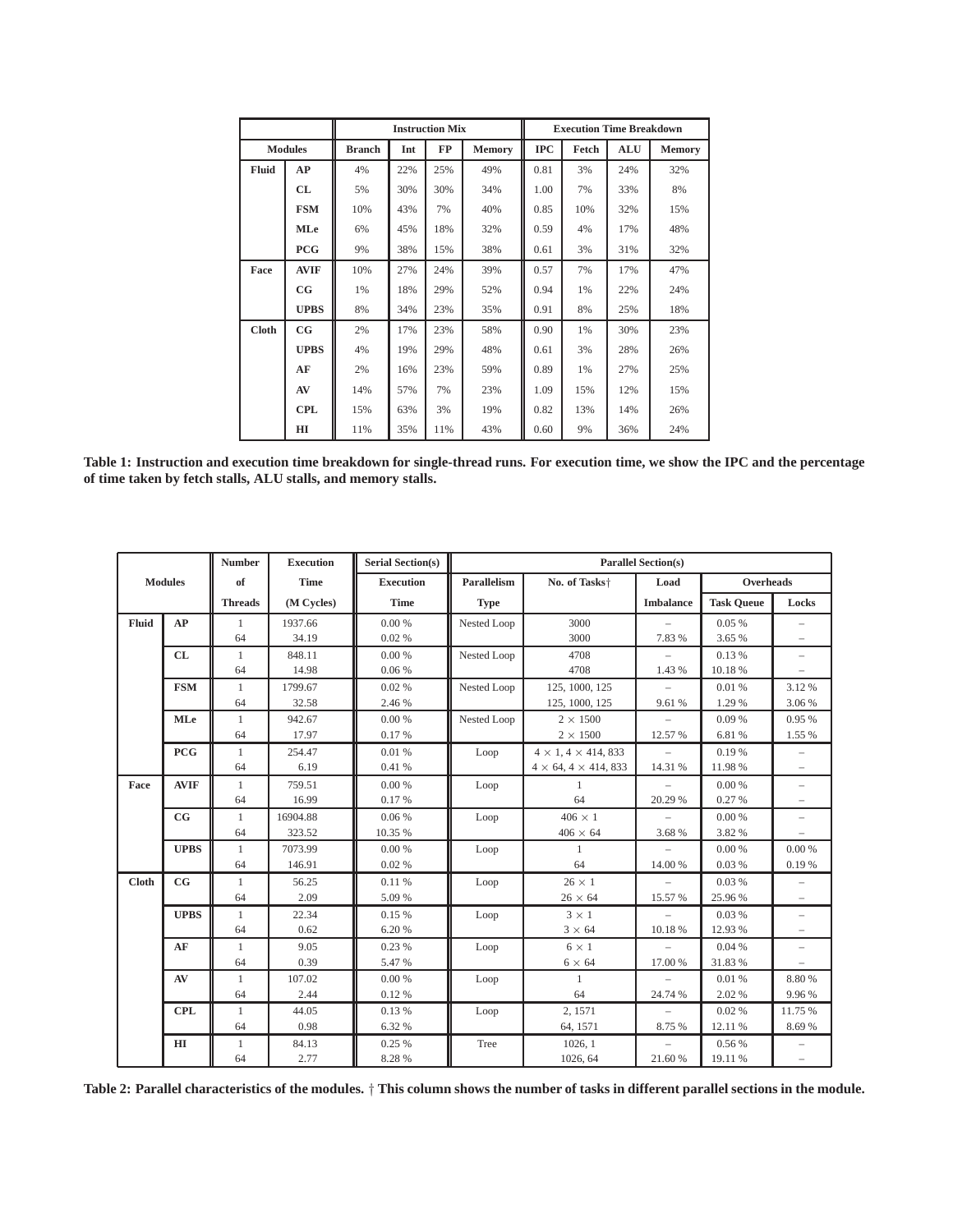

**Figure 4: Parallelization overhead for each module shown as the percentage increase in execution time for a single-threaded run of the parallel code versus the serial code. The measurements reported in this table were obtained from an entire application run on a real machine (see Section 3.1). Consequently, the numbers in this table can be compared only qualitatively with the numbers in Table 2. Note that the locking overhead on today's CPUs are significantly higher than what we expect in future CMPs.**

multiple times (once on behalf of each tile to which that region belongs). This incurs significant overhead.

For FSM, the original algorithm had bad scaling and was replaced by a completely different algorithm. To do interface propagation in fluids, the original serial code used the Fast Marching Method (FMM) [10]. However, FMM is not scalable to a large number of threads (we see only 20.8x on 64 threads). Consequently, an alternative technique called Fast Sweeping Method [18] was employed. FSM is 30% slower than FMM for one thread but has much better scalability (54.5x on 64 threads).

#### **6.2 Scalability**

Figure 5 shows the scalability of the parallel version for all the modules. Most modules show fairly good scaling behavior.

We now look at the reasons why these modules do not deliver linear scaling.

**Serial Sections***.* Amdahl's law dictates that the scalability of a module is bound by the size of its serial sections. For instance, if 1% of the execution time on a one thread run is serial, it limits the scaling of the module to about 39 on 64 threads. Table 2 shows that the size of the serial sections in the various modules is reasonably small. For the one thread runs, the serial code accounts for much less than 1% of execution time for all modules.

**Locking***.* Table 2 shows the overhead of grabbing locks to access shared data in the different modules. In every case, the locking overhead does not increase with the number of threads. This indicates that there is little contention on the locks and that the locking is not a significant factor to the scalability of these modules. This is because the overhead to access an uncontended lock mostly impacts the parallelization overhead (Section 6.1) and not scaling. Note that the locks used to implement the task queuing are accounted for separately as part of task queuing overhead (see below).

**Load Imbalance***.* Table 2 shows the load imbalance on 64 threads for the modules. For some modules, the load imbalance is relatively large, making this one of the primary limiters of parallel scaling.



**Table 3: Per thread working set size growth as a function of input size and number of threads (P), and whether the working set is expected to fit in a reasonable size on-die cache. Working sets that trigger high on-die traffic in our simulated system are highlighted light gray. Working sets that additionally trigger high off-die traffic are highlighted dark gray.**

The load imbalance in a parallel section is a function of the variability of the size of the tasks as well as the number of tasks (given in the table). The lower the variability, the fewer tasks are needed to obtain good load balance. Unfortunately, as the number of tasks is increased, the parallelization overhead (Section 6.1) increases. For those modules that perform redundant computation around partition boundaries (see Section 3), the parallelization overhead grows quickly with the number of tasks. For these, we minimize the number of tasks at the cost of significant load imbalance.

**Task Queuing***.* Table 2 shows the overhead of task queuing in the different modules. For some modules, this overhead is large for 64 threads. In our implementation of task queues, all tasks for a parallel region are enqueued before we enter the region (i.e., enqueues are serial code). Therefore, if the number of tasks is large and/or the parallel region is small, the enqueue overhead is large. An alternative implementation of task queues might reduce this and other task queue overheads.

In addition to the reasons listed above, parallel scaling is also affected by the memory behavior. This is covered next.

#### **7. MEMORY BEHAVIOR**

We now examine the memory behavior of the key modules. For each module, we characterize the working set sizes, the on-die and off-die bandwidth usage, the effectiveness of prefetching, and the data sharing behavior. Our analysis is inspired by an analysis of the SPLASH-2 benchmark suite [17].

## **7.1 Working Sets**

The cache miss rate versus cache size curve can provide us with insight into how much temporal locality each module has, as well as how effective caches will be at reducing bandwidth usage to the next level of the memory hierarchy.

A knee in such a curve is commonly referred to as a working set size. A working set is a group of data objects with similar temporal locality. Having a cache at least as large as a working set provides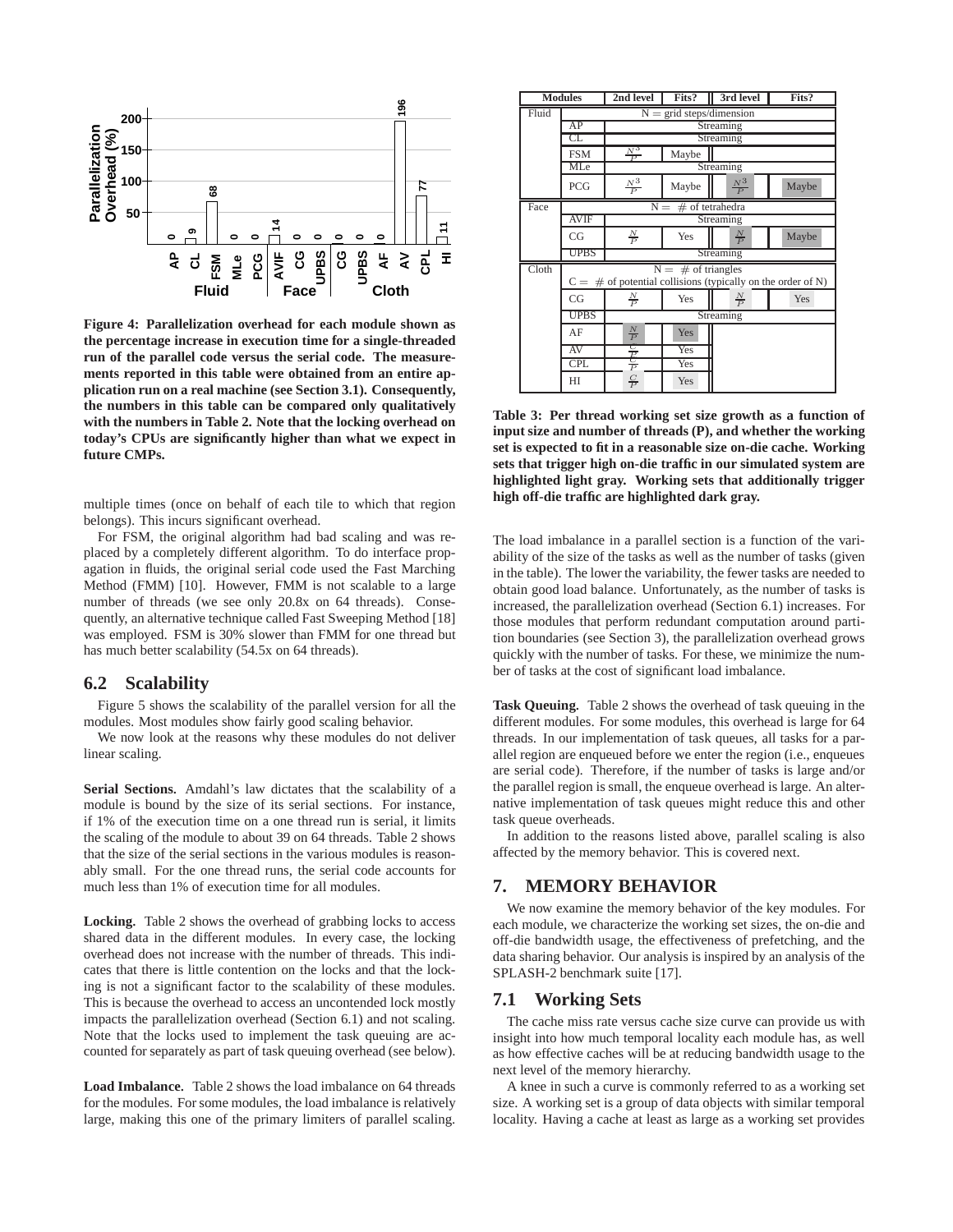

**Figure 5: Parallel scaling for each module. Note that the execution time is normalized to the execution time of the parallel version running on one thread. This was done to emphasize the scaling trend of the parallel version. To obtain speedups over the serial version, the data in this graph has to be combined with the data in Figure 4.**

a significantly lower miss rate than having a cache just smaller than the working set. Depending on how large the reduction in miss rate is, and the characteristics of the cache hierarchy, this may result in a significant bandwidth reduction and/or a performance boost due to lowered average memory access latency.

Typically, applications have multiple working sets because different data structures in the application have different temporal locality. Also, a parallel application's working set sizes may be a function of the number of threads. For example, an application could keep significant per-thread state that inflates one of its working sets.

**Our Inputs***.* Figure 6 shows cache miss rate versus cache size for our modules for two different scenarios. First, we run each module with a single thread, using a 256MB, 32-way L2 cache. We set the L1 associativity to 32 and vary its size from 16KB to 256MB. Although not shown, all modules except UPBS-face have a first-level working set that is less than 16KB that consists primarily of stack — for UPBS-face it is between 16KB and 32KB. Next, we run each module with 64 threads using the same L1 and L2 configurations, except that we only vary the L1 size from  $16KB$  to  $4MB<sup>4</sup>$  For both scenarios, we disable the hardware prefetcher since it will mask the working set sizes.

Five modules do not have clearly defined second-level working sets (AP, MLe, AVIF, UPBS-face, and UPBS-cloth). These are largely streaming modules. That is, they touch each data element in their primary data structures a number of times in quick succession and then do not touch it again. The miss rates in the multi-threaded case are somewhat higher for MLe and UPBS-cloth. For the former, the parallelization decreases the spatial locality, and for the latter, the module is small enough that some cold misses to perthread state drive up the miss rate slightly.

The other nine modules have clearly defined second-level working sets. Most of these modules also stream through their primary data structures, but do so repeatedly. This creates a working set the size of the entire primary data structures for the singlethreaded runs. Since most modules partition their primary data structures for parallelization, for multi-threaded runs, most (but not all) have working set sizes of about  $\frac{primary\ data\ structures\ size}{\# \ threads}$ . FSM, PCG, CG-face, CG-cloth, AF, and CPL all fall into this category.

The three remaining modules, CL, AV, and HI, all have secondlevel working sets, but not from repeated streaming. For the singlethreaded run of CL, the second-level working set is composed of the tasks in the task queue. AV makes a single pass over a list of collisions involving up to four nodes each in the cloth mesh. The second-level working set is the group of nodes involved in multiple collisions. HI performs a tree traversal, so its second-level working set is the entire tree (or subtree for each task, for multi-threaded runs).

**Impact of Problem Size***.* Since bandwidth usage (and latency to a lesser extent) is dependent on whether working sets fit into cache, it is important to understand how the working set sizes can change if the problem size changes. Table 3 shows, for the modules that are not strictly streaming, how the second and, if appropriate, the third level working sets grow with the problem size and number of threads. It also highlights the working sets that trigger high bandwidth usage in our simulated system (discussed further in Section 7.2). The bandwidth usage of the non-highlighted modules is not expected to have a significant dependence on the problem size for reasonable cache sizes. Thus, we focus only on the highlighted entries.

Individual algorithms employed within these applications can in principle be used with various input sizes. However, it is important to note that the end application often limits the range of meaningful problem sizes. Adequate resolution of the physical phenomena being modeled typically mandates a minimum problem size. On the other hand, an arbitrary increase in resolution and complexity of a simulation may render certain algorithmic choices suboptimal, or even call for a different simulation method altogether. The range of reasonable problem sizes is especially strict for face simulation and is most flexible for fluid simulation. We have taken this into account in determining whether a working set will fit into a reasonable on-die cache in Table 3, and also in the following discussion.

PCG's and CG-face's last level working sets for our inputs are larger than our L2; thus, a larger input (higher resolution grid or more tetrahedra, respectively) will not change the bandwidth usage. For PCG, simulating a lower resolution grid may allow the working set to fit in a reasonable on-die cache. We have also simulated PCG with a grid with about an eighth of the resolution of our default input (the smallest reasonable resolution). For this input, the total working set size drops to about 4MB. Thus, for small inputs, the off-die bandwidth usage of PCG may be much smaller than reported here. As mentioned, for CG-face, simulating fewer tetrahedra is not a practical option. Reducing the element count in the model would result in unnatural motion due to under-resolution of the muscle action and create problems for collision detection.

<sup>&</sup>lt;sup>4</sup>We stop at 4MB because we enforce inclusion between the L1s and L2, and the aggregate capacity of the L1s at 4MB is 256MB, the size of the L2.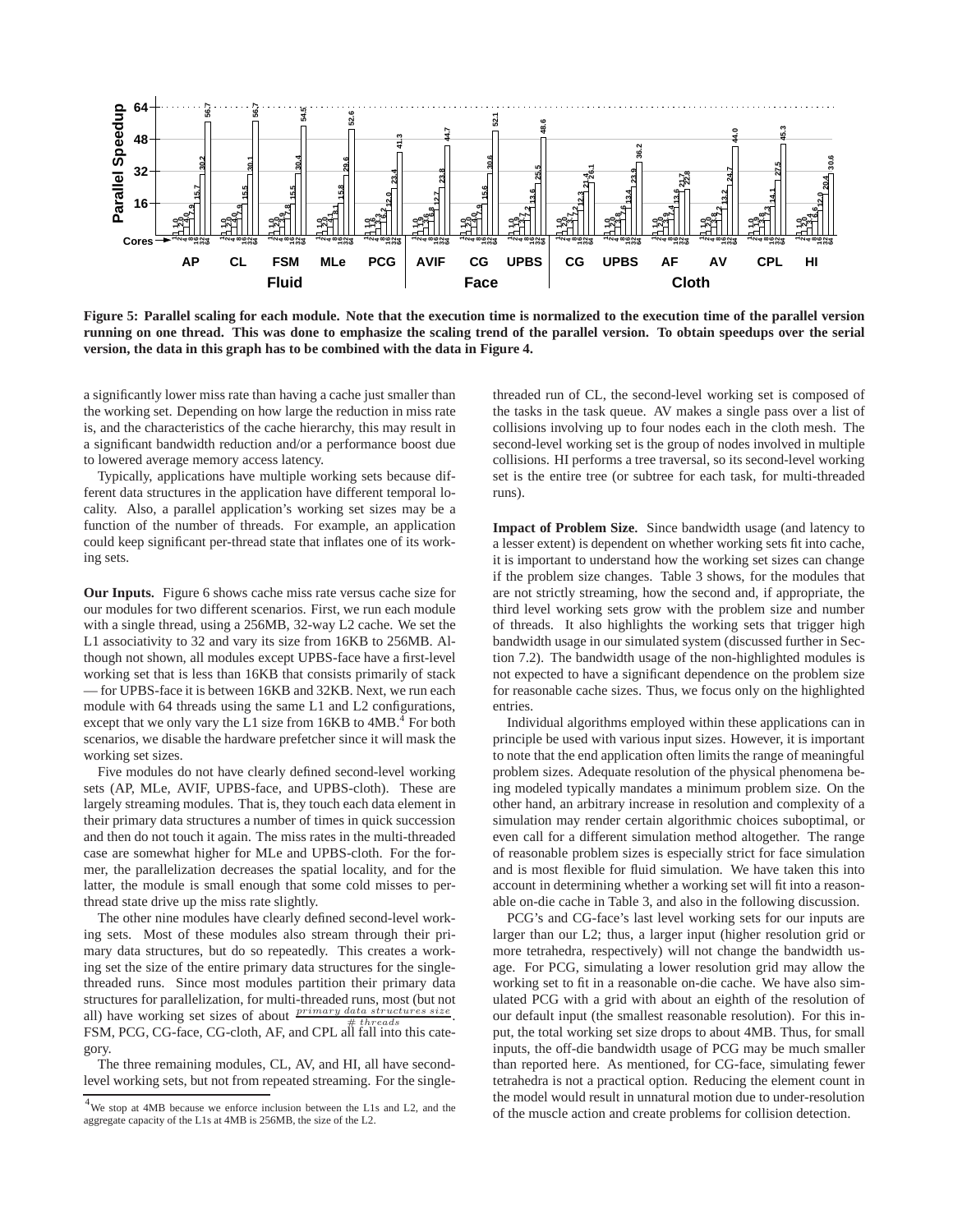

**Figure 6: L1 miss rate as a function of cache size. For all experiments, we use a 256MB, 32-way L2, and use a 32-way L1 of varying size. We show results for a single-threaded run, varying the L1 size from 16KB to 256MB, and for a 64-thread run, varying the L1 size for each core from 16KB to 4MB.**

For the other modules with high bandwidth usage, we do not expect a change in problem size to significantly alter their off-die bandwidth usage because the working sets should always fit in reasonable sized on-die caches. CG-cloth and HI have relatively low off-die bandwidth usage because of this, although CG-cloth's ondie bandwidth usage is sensitive to the size of the cores' private caches. AF's high off-die bandwidth usage is due to cold misses, and so is not affected by the working set fitting in cache.

## **7.2 On-Die and Off-Die Traffic**

We next examine the amount of on-chip and off-chip data communication. This provides further insights into the memory behavior of our key modules, as well as into the bandwidth requirements of a system that targets our applications. Bandwidth, both on-die and off-die, is a critical resource in scalable CMPs since it must be shared amongst a potentially large number of threads. A module will only continue to scale if sufficient bandwidth is available. We consider only data communication because the number and size of coherence messages are dependent on the coherence protocol and implementation. Data traffic comprises the vast majority of bandwidth usage in our system.

**On-die traffic***.* Figure 7 shows the communication-to-computation ratio for on-die separated into three components: useful prefetches,

useless prefetches, and demand accesses (includes writebacks). We include both integer and floating point computation as ALU operations because some modules have significant integer computation.

Most modules' communication-to-computation ratios are relatively insensitive to the number of threads. There are two primary effects that we expect to impact the ratios as the number of threads scales. First, the ratios may decrease as the per-thread working sets shrink. The only module where this effect is pronounced is CL, which matches our expectations from Figure 6. Second, the ratios may increase as inter-thread communication rises with an increasing number of threads. A number of modules see this effect, and we examine it more closely later (see Section 7.3).

Five modules have high on-die bandwidth usage ( $\geq 1$  byte/ALU op) for 64 threads, PCG, CG-face, CG-cloth, AF, and HI. To reduce the on-die bandwidth usage, one might consider increasing the L1 cache size. Our results in Figure 6 indicate that this would help three of the five high-bandwidth modules, CG-face, CG-cloth, and AF. However, increased L1 size would not provide much benefit for PCG or HI because they have high inter-thread communication.

**Prefetching***.* Prefetching into the L1s can also affect the on-die bandwidth usage. Overly aggressive prefetching will increase the bandwidth usage by fetching data that is not used. Further, it may evict useful data that needs to be re-fetched. Figure 7 shows that for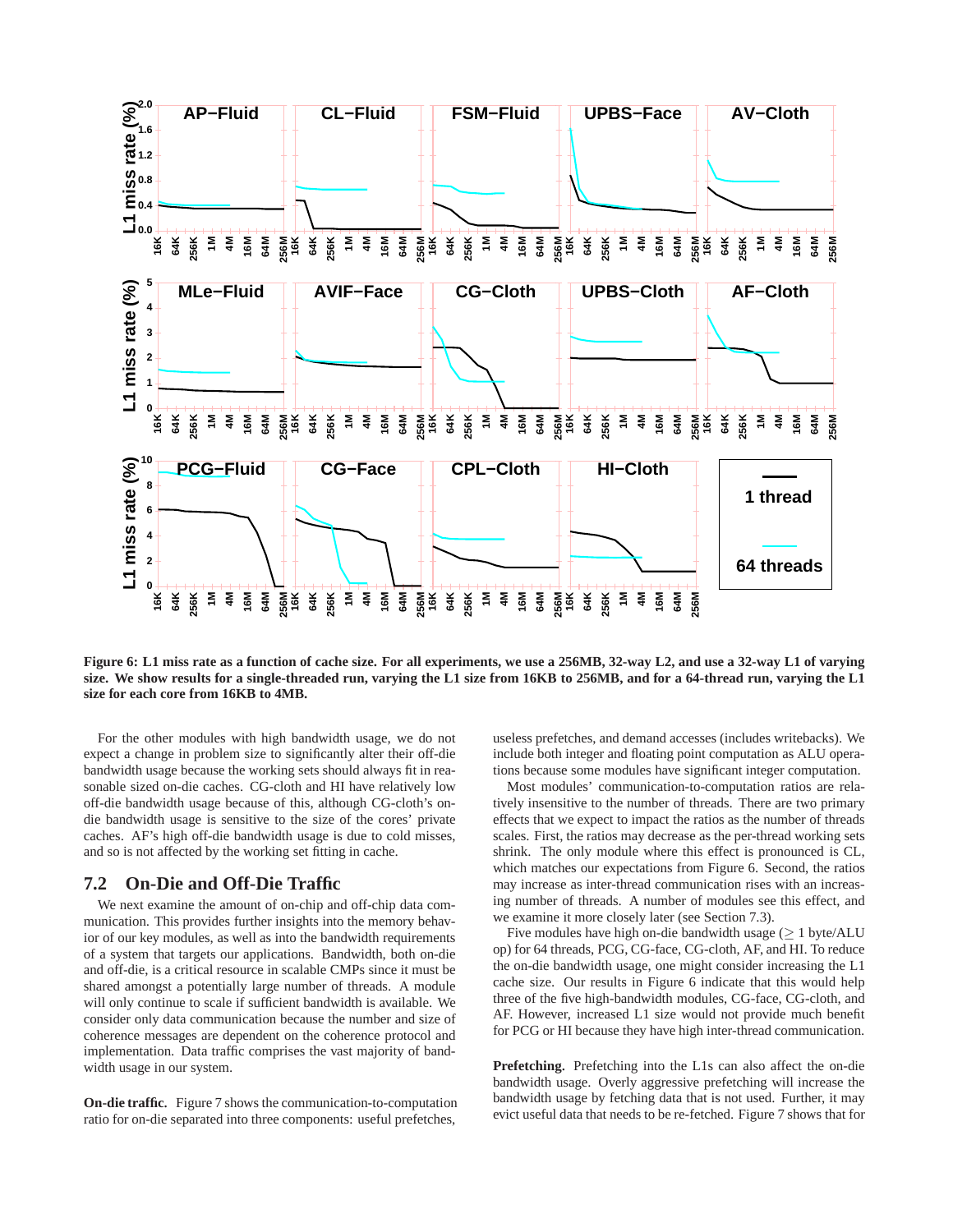

**Figure 7: On-die data traffic shown as bytes per ALU operation. The traffic is broken down into usefully prefetched data, uselessly prefetched data, and data from demand accesses (includes writebacks).**

all modules, the hardware prefetcher creates little useless prefetch traffic. The figure also shows that for the modules with high bandwidth requirements (except for HI), most of the data communication is from useful prefetches.

Our hardware stride prefetcher is most effective for modules with high spatial locality and predictable access patterns. Therefore, modules that touch large structures in a streaming manner will benefit most. Many of our modules have a streaming access pattern; therefore, most modules with the highest bandwidth usage also see the highest fraction of their data successfully prefetched.

**Memory Traffic***.* Figure 8 shows the data traffic between the shared L2 and main memory, as a communication-to-computation ratio, separated into reads and writes.<sup>5</sup>

The off-die memory traffic for the modules follows similar patterns as for on-die traffic. The off-die communication-to-computation ratios are very insensitive to the number of threads because interthread communication is on-die, not off-die, and because there is limited constructive and destructive sharing in these modules.<sup>6</sup>

PCG, CG-face, and AF have high off-die bandwidth usage in addition to the previously discussed high on-die bandwidth usage. On the other hand, CG-cloth has extremely low off-die bandwidth usage because the entire data set for this iterative module fits in the L2 cache. CL and FSM see a similar effect. Also, the off-die bandwidth usage for HI is dramatically lower than the on-die because most of its on-die traffic is related to inter-thread communication.

The off-die bandwidth usage of some of the modules is so high, especially for PCG, that it is likely to limit parallel scalability on most current and near-future systems. On our simulated system, assuming a 3GHz clock, PCG uses an average of 64GB/s of main memory bandwidth for 64 threads. The average bandwidth usage for each of the applications is significantly lower than the peak bandwidth usage. However, the scaling of a worst-case module can limit the scaling of an entire application if insufficient bandwidth is available.

# **7.3 Data Sharing**

Figure 9 shows the on-die data communication-to-computation ratios broken down into four components: non-shared reads from the L2 to an L1, shared reads from the L2 to an L1, cache-to-cache

transfers, and writes from an L1 to the L2. We distinguish between shared and non-shared reads from by examining the sharing vector on every L2 access — if another L1 has its sharing bit set, we classify the access as shared, otherwise, non-shared.

Many of the modules are dominated by non-shared reads from the L2 and writes to the L2, indicating little data sharing. This is expected, since most modules partition their primary data structures, and each partition is touched by only one thread. However, six modules have large fractions of their traffic from shared data (CL, FSM, PCG, CG-cloth, AF, and HI). There are three primary sources for the data sharing in these modules.

First, PCG and FSM have true inter-thread communication due to differences in partitioning across parallel sections. That is, these modules contain multiple parallel sections, and do not partition their data consistently across all sections. Therefore, in some sections an element will belong to thread A's partition, while in others it will belong to thread B's. FSM has additional sharing since in its largest section multiple threads may simultaneously operate on a given partition.

Second, CL, FSM, and HI exhibit significant false sharing. CL and FSM update a 3D array partitioned into cubes. Cube boundaries may not be aligned on cache line boundaries, triggering false sharing. HI keeps some per-task state laid out in a 1D array. Updates to this state trigger false sharing.<sup>7</sup>

Third, CG-cloth and AF have very small parallel regions (see Table 2). The barrier cost is significant for these modules when the number of threads is large. Accesses to the shared variables associated with the barriers grows with the number of threads, quickly becoming a large fraction of the on-die traffic. CG-face simulation, UPBS-cloth, and CPL have similar patterns, but they are less pronounced since their parallel regions are larger.

# **8. CONCLUSIONS**

We have studied a set of applications that span the important emerging workload domain of physical simulation for computer animation and visual effects: fluid, face, and cloth simulation. These are all computationally demanding, and therefore can benefit from large speedups. To provide these speedups, we parallelized these applications for a large-scale CMP. We cover code that accounts for at least 96% of the serial execution time for all three applications, and identified that at least 99.9% of the time is parallelizable with reasonable effort. We identified and characterized the most important modules in each application.

 $5$  Dirty data left in the L2 at the end of each module is not counted as being written back to memory.

<sup>6</sup> Constructive sharing is when a thread brings a line into a shared cache and is subsequently used by another thread; this can greatly reduce off-die traffic. Destructive sharing is when two or more threads are contending for the same set in a cacheresults in additional conflict misses.

 $7$ This false sharing does not impact performance significantly, so we did not alter the data structure.